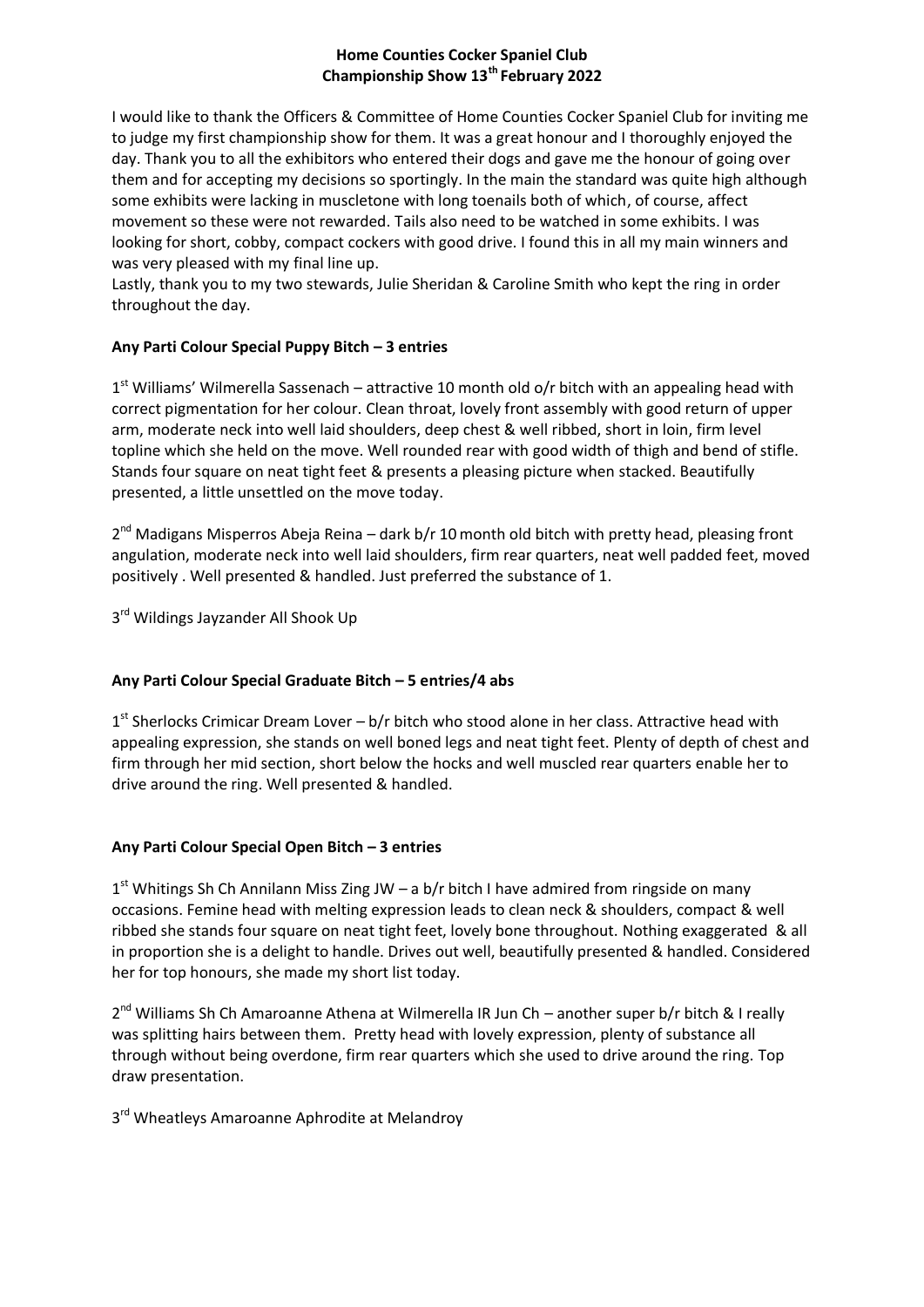## **Any Solid Colour Special Puppy Bitch – 3 entries/1 abs**

1<sup>st</sup> Wards Wensum Lets Dance - 8 month old black with pretty head, clean neck into well laid shoulders with good length of upper arm, plenty of heart room and enough depth of body for her age. Holds her topline whilst on the move using her rear quarters to best advantage. Presents a pretty outline when stacked.

2<sup>nd</sup> Creaneys Kaiserblue Night Rose – another 8 months old black built on different lines to 1. Raw puppy with pretty head, well laid shoulders, would prefer a little more weight. Moved happily. Not quite as compact as 1.

# **Any Solid Colour Graduate Bitch – 5 entries/ abs**

1<sup>st</sup> Kengyelics Hebdene Haute Couture - 2 year old black bitch with appealing head and expression, lovely front assembly with good return of upper arm, moderate neck into well laid shoulders, strong compact well ribbed body which is short in loin, good bone and plenty of substance all through, muscular rear quarters with lovely bend of stifle enable her to power around the ring although her movement was a little erratic today. Presentation first class.

2<sup>nd</sup> Shinkfield & Lesters Quettadene Queen of Stars - another attractive black bitch with a melting expression, nothing exaggerated & well balanced throughout, presents a pleasing picture when stacked. On the day I just preferred the substance of 1.

3<sup>rd</sup> Daniels Charbonnel Dream Come True at Senoia

# **Any Solid Colour Special Open Bitch – 3 entries**

1<sup>st</sup> Davies Kerriglow Honesty JW - a sound honest black bitch as her name suggests, pleasing front assembly, moderate neck into good shoulder placement, deep in chest and well ribbed she has a firm topline which is held on the move, stands squarely on well boned legs with neat tight feet, good rear angulation and short below the hocks, she moved out happily and with drive. Neatly presented & well handled.

 $2^{nd}$  Ellisons Withiflor Fine Romance  $-2$  year old black bitch with a pretty head & kind eye, good neck & shoulders, compact body with everything in proportion, tight neat feet. Beautifully presented.

3<sup>rd</sup> Kews Withiflor Bird on the wire over Wylyeview

## **Veteran Bitch – 5 entries/1 abs**

1<sup>st</sup> Pilkingtons Molkara Vuvuzela ShCM – coming up for 12 years old this lovely black bitch certainly doesn't look her age, pretty head with melting expression, moderate neck into well laid shoulders, firm topline, well ribbed, stands squarely on neat tight feet. Drove around the ring and put some of the youngsters to shame with her positive movement. Shown in excellent coat condition she is a credit to her owner. Could not deny her BVB.

2<sup>nd</sup> Madigans Misperros Silvery Lining at Carmelfair - pretty b/r bitch just over 7 years old different in type to 1. Lovely head, pleasing front & rear angulations, show in good coat. Not as positive on the move as 1.

3<sup>rd</sup> Needham's Merryhaze Thats Jazz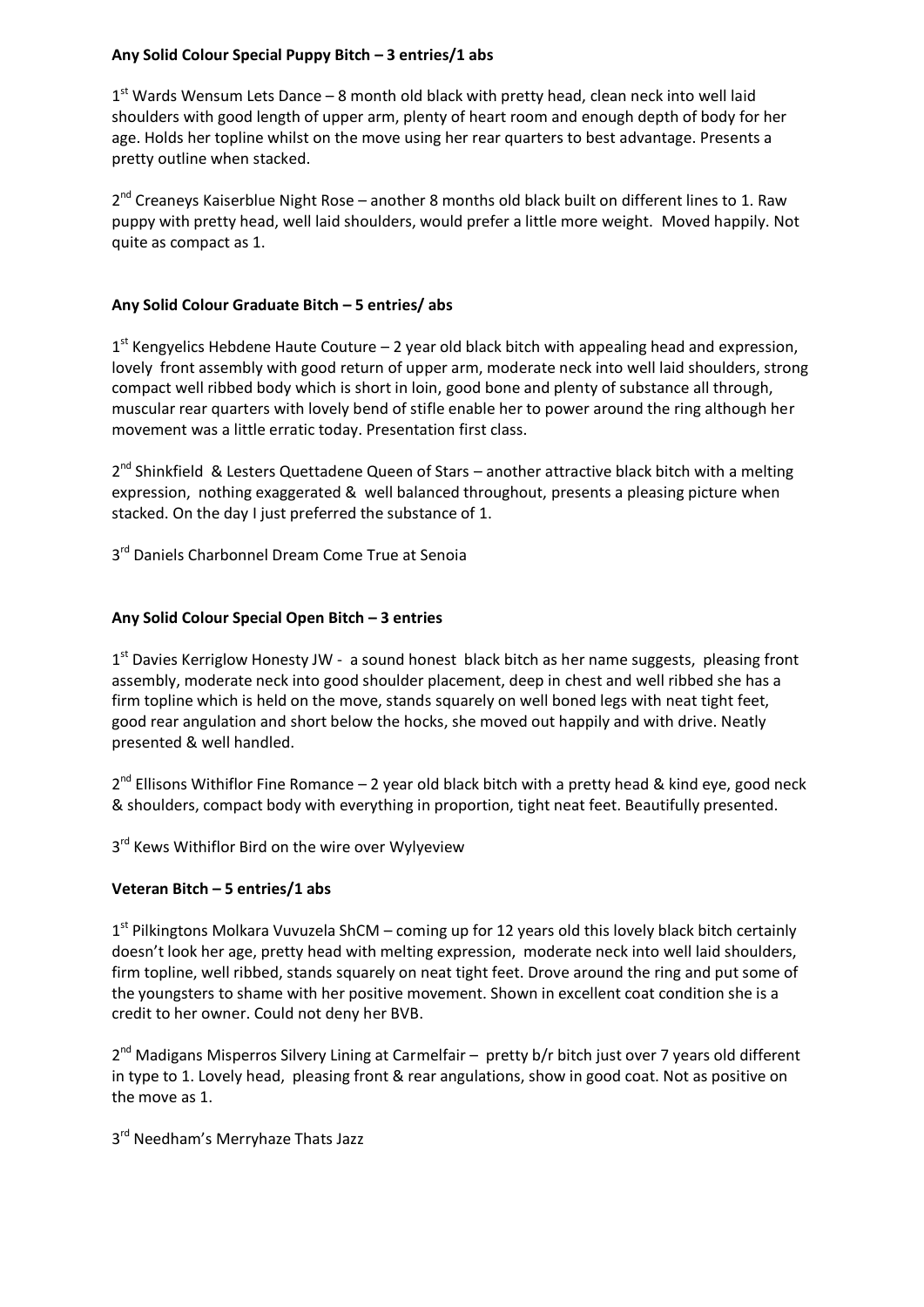### **Minor Puppy Bitch – 11 entries/1 abs**

1<sup>st</sup> Wards Wensum Dancing in the Dark - Repeat of Special Solid Puppy Bitch. Pleased to award her BMPB

2<sup>nd</sup> Wards Wensum Let's Dance – golden litter sister to class winner. Much of the same attributes apply although not as compact as her sister, she presents a lovely outline when stacked. Very pretty bitch who gave her handler a hard time.

3<sup>rd</sup> Evans Manaca's Shown in Blue (Imp Swe)

### **Puppy Bitch – 11 entries/3 abs**

 $1<sup>st</sup>$  McBrides Topday Tiny Dancer – 10 month old dark b/r bitch with a lovely head & melting expression, good neck and shoulders with a firm topline which she holds on the move, well ribbed for her age she is short and compact in body. Stands firm on well boned legs and well angulated rear quarters used to drive around the ring. Beautifully presented and handled, I was pleased to award her BPB. On decision with my co judge she went on to BPIS.

2<sup>nd</sup> Madigans Misperros Silver Summer Sun – b/r & tan 10 month old bitch, lovely rich tan markings, pleasing head. Nothing overdone on this bitch and all in proportion. Moved out well for her handler.

3<sup>rd</sup> Tavernors Regaltav Moonbeam

### **Junior Bitch – 11 entries/3 abs**

 $1<sup>st</sup>$  Mitchells Glowhill Sweet Magnolia – 13 month old light b/r bitch, very attractive head piece, excellent front assembly, good neck into well laid shoulders, lovely bone and substance throughout, tight thickly padded feet, short compact cobby body, round firm rear quarters with good width of thigh. Top drawer presentation. Made my short list for the CC today. I'm sure her day will come.

2<sup>nd</sup> Blackley & Saleros Wightroche The Bee - 13 month old black bitch, pretty head with kind eye and melting expression, good length of neck into well placed shoulders, neat tight well padded feet, good bone thoughout, well ribbed compact body, short in loin, firm topline which she held on the move, lovely rear angulation with firm quarters which she used to drive herself around the ring. Unlucky to meet 1 on such top form.

3<sup>rd</sup> Corcorans Troverothway Daisy Daisy

## **Yearling Bitch – 9 entries/1abs**

1<sup>st</sup> Collin, Eyres & Wildman Oktumi Opalescence - b/r bitch who caught my eye as she entered the ring. Pretty head with a kind eye, well laid shoulders, plenty of heart room in her well ribbed compact body, short below the hocks. Nothing exaggerated with this bitch. Very well presented & handled to best advantage. She was an easy choice for my short list today, just up against stiff competition at the end, her time will come I am sure.

 $2^{nd}$  Kews Withiflor Bird on the wire over Wylyeview  $-2$  year old attractive black bitch with pleasing head, good neck and shoulder, well presented. Not the substance of 1 and was a little unsettled on the move today.

3<sup>rd</sup> Bindza's Laurellakes Whos That Girl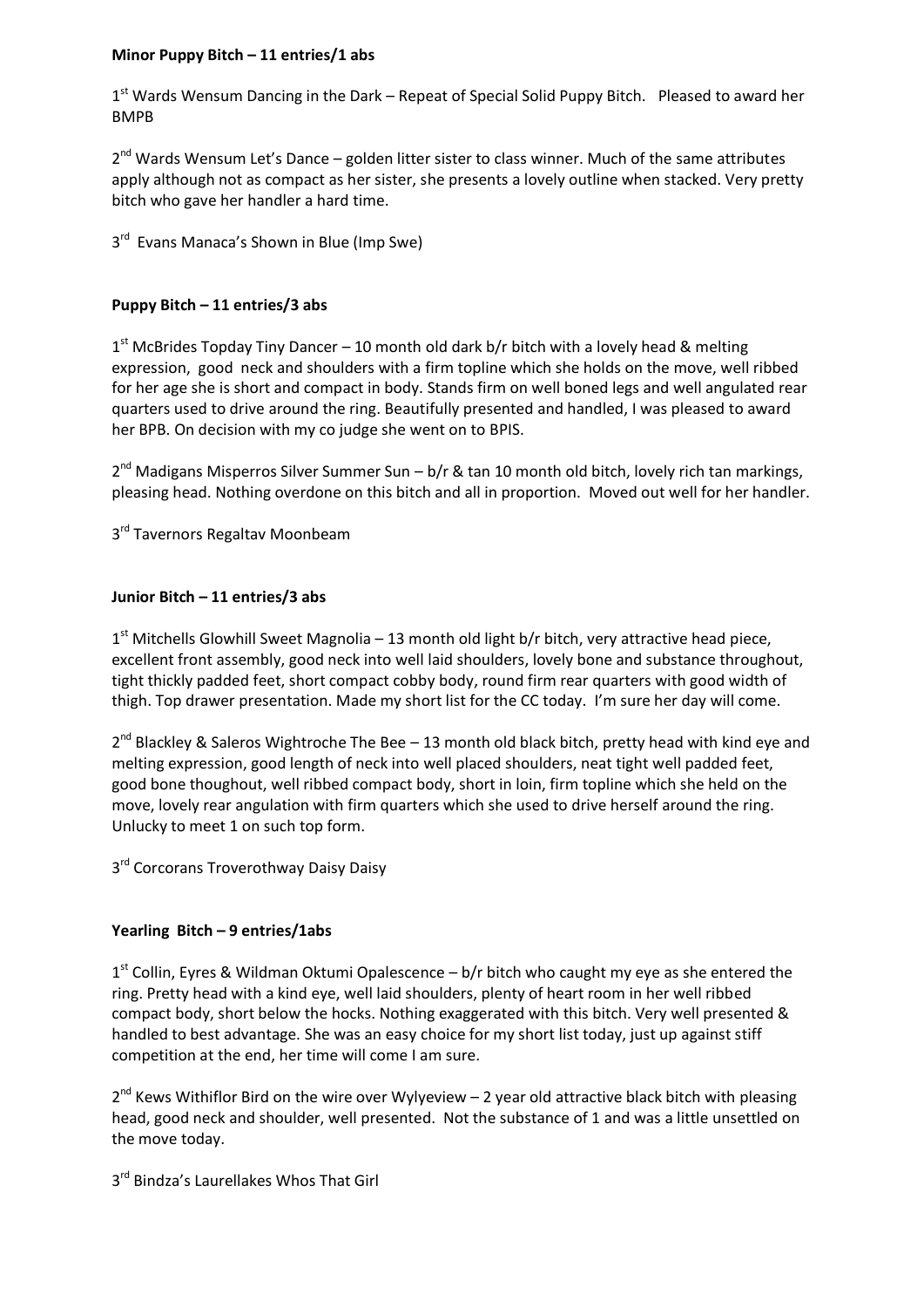### **Novice Bitch- 8 entries/2 abs**

1<sup>st</sup> Blackley & Saleros Wightroche The Bee - repeat of Junior

2<sup>nd</sup> Masons Sandlauga Candy Crush – pretty b/r bitch who is compact, well ribbed and has firm rounded quarters. Moves out well with handler. Coat beautifully presented. Unlucky to meet 1 on such top form.

3rd Scotts Cassom Betty Rizzo

### **Tyro Bitch – 4 entries/1abs**

1<sup>st</sup> Craigs Alisma Alwena – b/r bitch who is short, compact and cobby. Pretty head with kind eye, good return of upper arm, deep chested, short in loin, nice angles front and rear. Moved well.

2<sup>nd</sup> Blackley & Saleros Wightroche TheBee - repeat

3<sup>rd</sup> Hutsons Stobytill She Bangs

### **Special Beginners Bitch – 3 entries**

1<sup>st</sup> Sewells Wintonia Hidden Gem at Quattrozampe - b/r bitch with good head and eye, moderate neck, level topline, well angulated rear quarters, stands well on neat feet. Moved out well with handler, nicely presented.

2<sup>nd</sup> Drivers Annilann Miss Magicstar at Beckaby - b/r bitch with pretty head, good neck and shoulders, short in loin. Not as positive on the move as 1.

3<sup>rd</sup> Daniels Senoia Pecan in Molasses

#### **Post Graduate Bitch – 9 entries/1 abs**

1<sup>st</sup> Wests Sheigra Simply a Star JW - black bitch who presents a pleasing outline. Appealing head, good neck and shoulders, firm topline, well ribbed compact body, plenty of substance all through.

2<sup>nd</sup> Ellisons Withiflor Tiny Dancer – pretty golden bitch with a sweet head and melting expression, lovely cat like neat feet, presented in super condition and coat for her colour. Just not the drive in movement as 1.

3<sup>rd</sup> Brown & Crossleys Annaside Yet More Trouble for Atherbron

#### **Mid Limit Bitch – 6 entries/2 abs**

1<sup>st</sup> Youngs Canyonn Could It Be Magic - a black bitch I judged when she was a puppy & I awarded her BMPIS, loved her then & pleased to see she has matured into a lovely bitch. She has an attractive head and kind expression, good neck and shoulders, firm topline, well ribbed body, neat tight feet, good angles all though, moves out well. She made my short list today but was up against some stiff competition at the end.